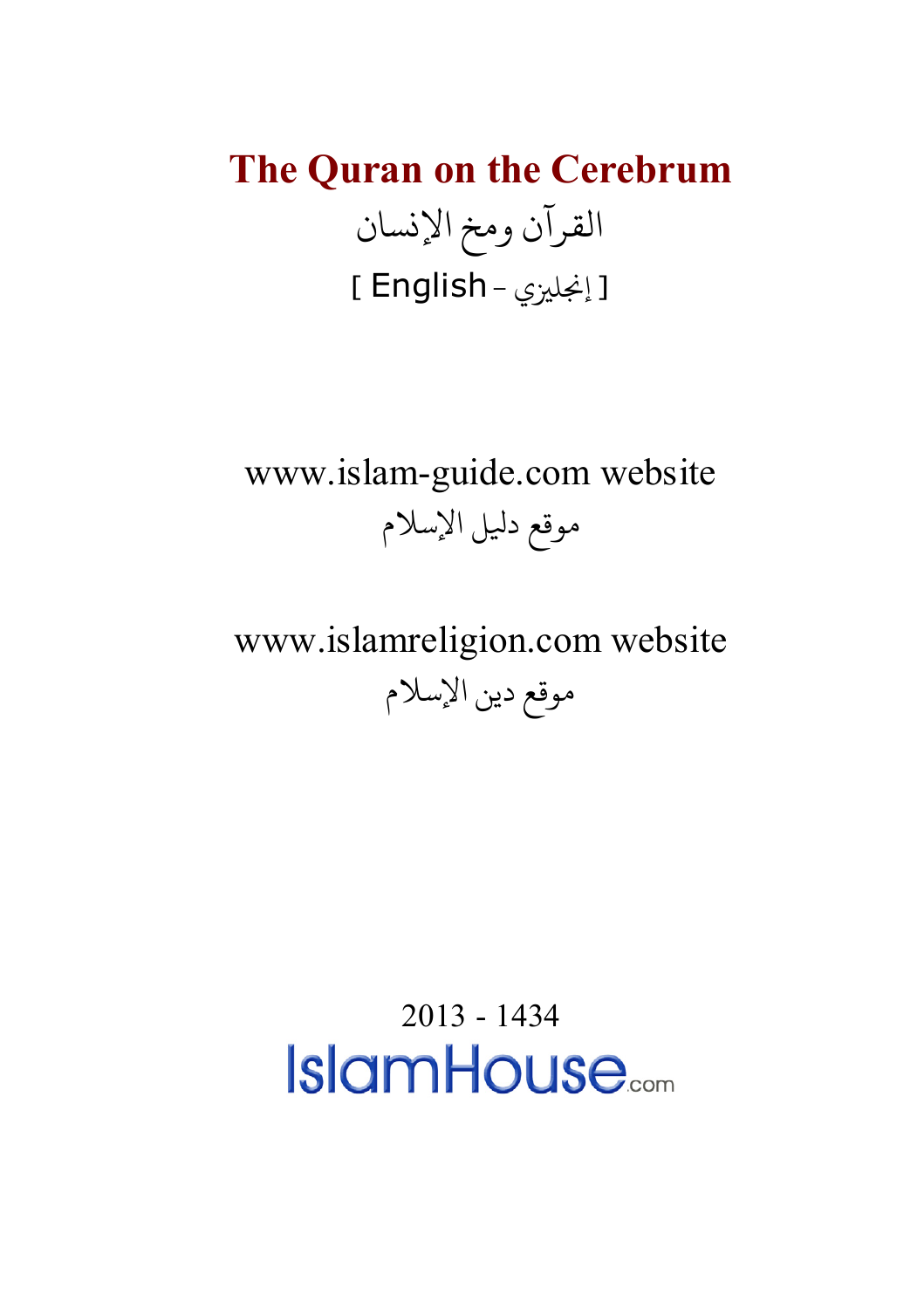#### **The Quran on the Cerebrum**

God has said in the Quran about one of the evil unbelievers who forbade the Prophet Muhammad, may the mercy and blessings of God be upon him, from praying at the Kaaba:

"No! If he does not stop, We will take him by the naseyah (front of the head), a lying, sinful naseyah (front of the

head)!" (Quran 96:15- 16)

Why did the Quran describe the front of the head as being lying and sinful? Why didn't the Quran say that the person was lying and sinful? What is the relationship between the front

-



of the head and lying and sinfulness?

If we look into the skull at the front of the head, we will find the prefrontal area of the cerebrum (see figure 1). What does physiology tell us about the function of this area? A book entitled Essentials of Anatomy & Physiology says about this area, "The motivation and the foresight to plan and initiate movements occur in the anterior portion of the frontal lobes, the prefrontal area. This is a region of association cortex..."[1](#page-1-0) Also the book says, "In relation to its in-

<span id="page-1-0"></span><sup>1</sup> Essentials of Anatomy & Physiology, Seeley and others, p. 211. Also see The Human Nervous System, Noback and others, pp. 410-411.